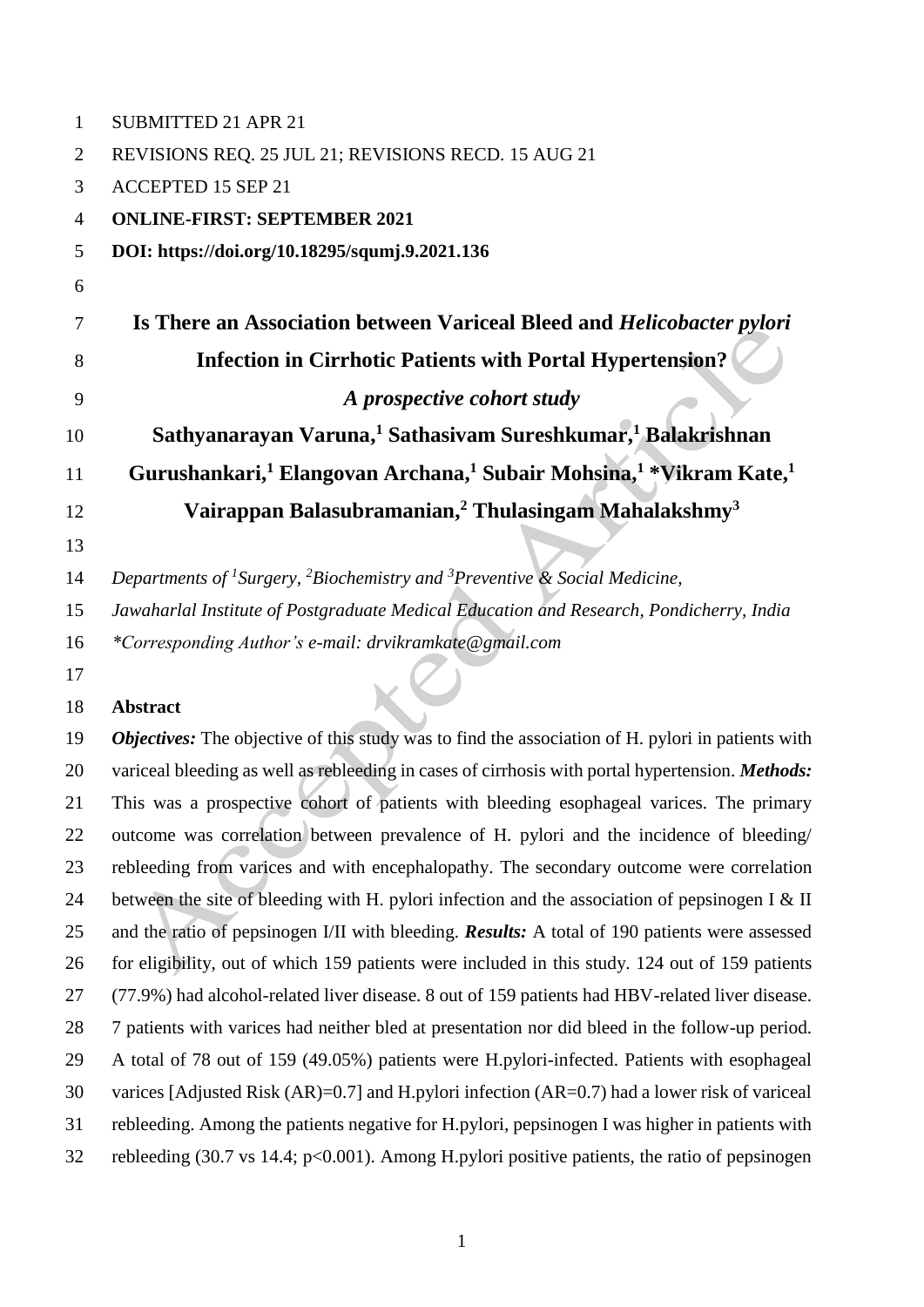| 33 | I/II was higher in patients with rebleeding $(2.9 \text{ vs } 1.3; \text{p=0.023})$ . <i>Conclusion</i> : H. pylori infection |
|----|-------------------------------------------------------------------------------------------------------------------------------|
| 34 | was associated with a lower risk of rebleeding in cases of cirrhosis with portal hypertension.                                |
| 35 | Irrespective of the status of H.pylori infection, rebleeding was associated with more gastric                                 |
| 36 | acid output demonstrated by the level of pepsinogen.                                                                          |
| 37 | <b>Keywords:</b> Pepsinogen; hepatic encephalopathy; gastric acid output, Helicobacter pylori                                 |
| 38 |                                                                                                                               |
| 39 | <b>Advances in Knowledge</b>                                                                                                  |
| 40 | In this study, it was found that the rebleeding episodes in patients with esophageal                                          |
| 41 | varices were significantly less in patients with $H$ . <i>pylori</i> infection.                                               |
| 42 | When the risk of rebleeding was compared between the esophageal and gastric varices,<br>$\bullet$                             |
| 43 | the latter had higher risk of rebleeding.                                                                                     |
| 44 | It was also documented that patients with Child-Pugh's class B and C had a higher risk<br>$\bullet$                           |
| 45 | of rebleeding.                                                                                                                |
| 46 | The pepsinogen levels also directly correlated with the risk of rebleeding, higher levels                                     |
| 47 | were associated with increased risk of rebleeding.                                                                            |
| 48 |                                                                                                                               |
| 49 | <b>Application to Patient Care</b>                                                                                            |
| 50 | The above findings suggest that the routine eradication of H. pylori infection might not                                      |
| 51 | be necessary in patients with bleeding esophageal varices as the presence of H. pylori                                        |
| 52 | infection was found to be associated with lower risk of rebleeding.                                                           |
| 53 | Higher pepsinogen levels are associated with increased acid output which in turn is<br>$\bullet$                              |
| 54 | associated with increased the risk of rebleeding, thus it can be postulated that acid                                         |
| 55 | reducing measures may be necessary to reduce the risk of rebleeding.                                                          |
| 56 |                                                                                                                               |

# **Introduction**

 *Helicobacter pylori* infection is an universal bacterial infection of mankind and remains a 59 common cause of morbidity and mortality.<sup>1-3</sup> It is now known that *H. pylori* infection is not only associated with chronic gastritis and peptic ulcer disease but also mucosa-associated 61 lymphoid tissue (MALToma) lymphoma and gastric adenocarcinoma.<sup>2</sup> Bleeding from varices is one of the most common cause of upper gastrointestinal (UGI) bleeding and at times fatal in 63 patients of liver cirrhosis.<sup>4</sup> Esophageal varices by making the esophagogastric junction patulous increase acid reflux into the oesophagus and may lead to high risks for bleeding.<sup>5</sup> Prevalence of *H. pylori* infection in patients with Gastro-Esophageal Reflux Disease (GERD)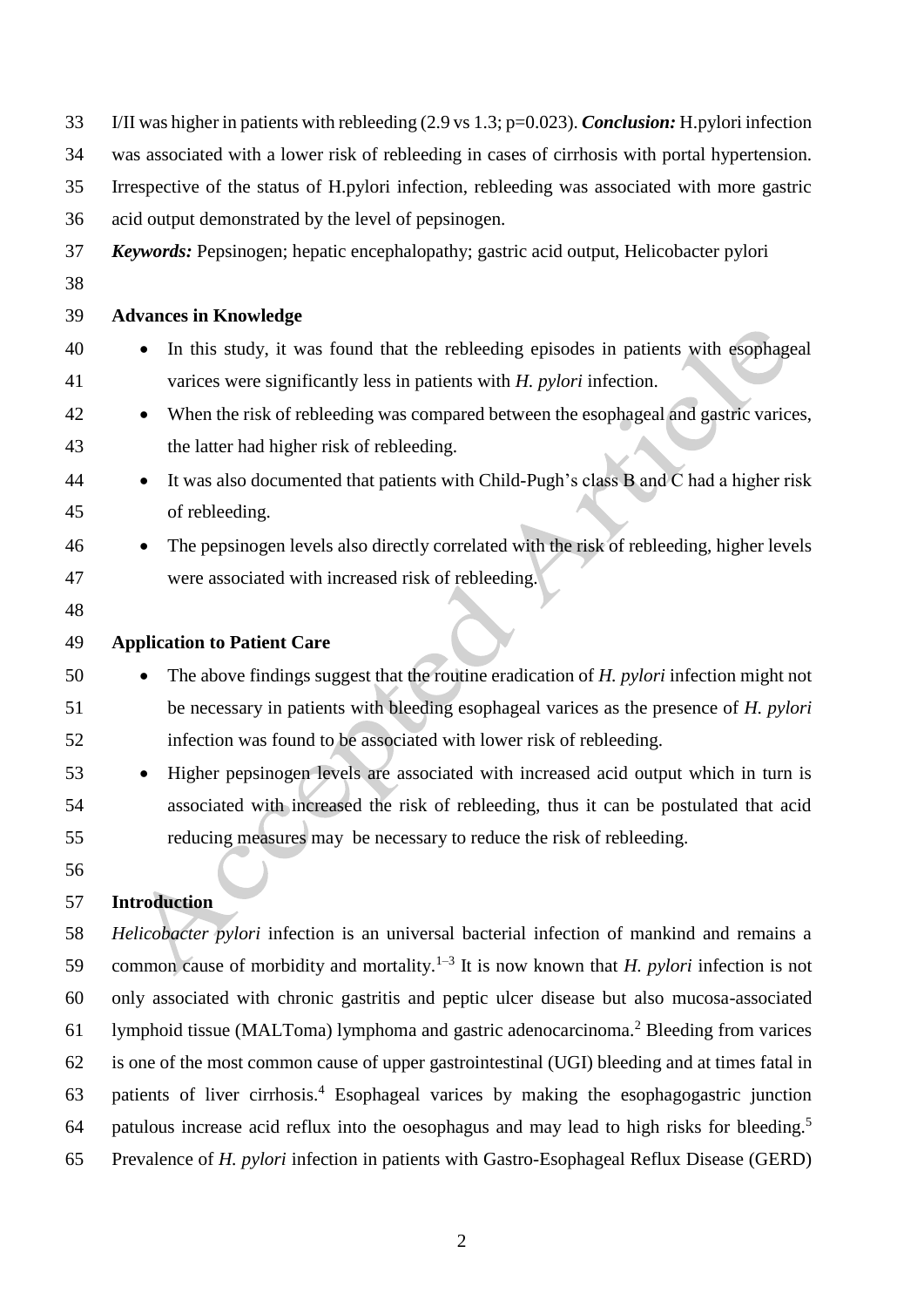is significantly lesser than those who do not have GERD indicating possible low acid output with *H. pylori*. Sakamoto et al. in their prospective analysis, proposed the possible negative correlation between variceal bleeding and rebleeding with *H. pylori* infection due to a possible 69 reduction in the gastric acid output.<sup>4</sup> However, the proposed negative association has not been clearly established.

 Serum pepsinogen is an indirect marker of gastric acid output. It helps in quantifying the gastric acid output and to establish the gastric mucosal atrophy caused by *H. pylori*. In *H. pylori*  negative patients, pepsinogen (PG) I correlates with the maximal acid output whereas, in *H. pylori* positive cases, a ratio of PG I and II correlates better with the maximal gastric acid 76 output.<sup>5</sup> On analysis of the results, the authors reported a direct correlation between PG I and PG I/II ratio with acid secretion irrespective of H. pylori status, whereas there was no direct 78 correlation between PG II and acid secretion.<sup>5</sup> H. pylori, being an ammonia-producing 79 organism may increase the incidence of hepatic encephalopathy in patients with cirrhosis.<sup>5,6</sup> Few reports have suggested that *H. pylori* rises the incidence of hepatic encephalopathy and recommended for eradication therapy. Considering the possible negative association of *H. pylori* infection with the incidence of rebleeding, *H. pylori* eradication to prevent the risk of hepatic encephalopathy needs to be considered with utmost caution. This study was carried out to determine the role of *Helicobacter pylori* infection in reducing the variceal bleeding and rebleeding in patients with cirrhosis and portal hypertension.

#### **Methods**

#### *Study Design*

 This was a prospective cohort study conducted in the Department of Surgery with the approval of Institute Ethics Committee (IEC) of JIPMER, Pondicherry, India. After obtaining a written informed consent, the participants were included in the study and were given the freedom to withdraw at any point of time during the study. All the provisions of the declaration of Helsinki were followed in the study. The study was registered at www.ctri.gov.in.(CTRI ref no-CTRI/2018/04/013357).

# *Inclusion and exclusion criteria*

 All patients with a diagnosis of bleeding esophageal varices were included in this study during the period from August 2016 to July 2018. Non-variceal causes of upper gastrointestinal bleeding, patients on drugs that reduce acid output, like proton pump inhibitors (PPI) in the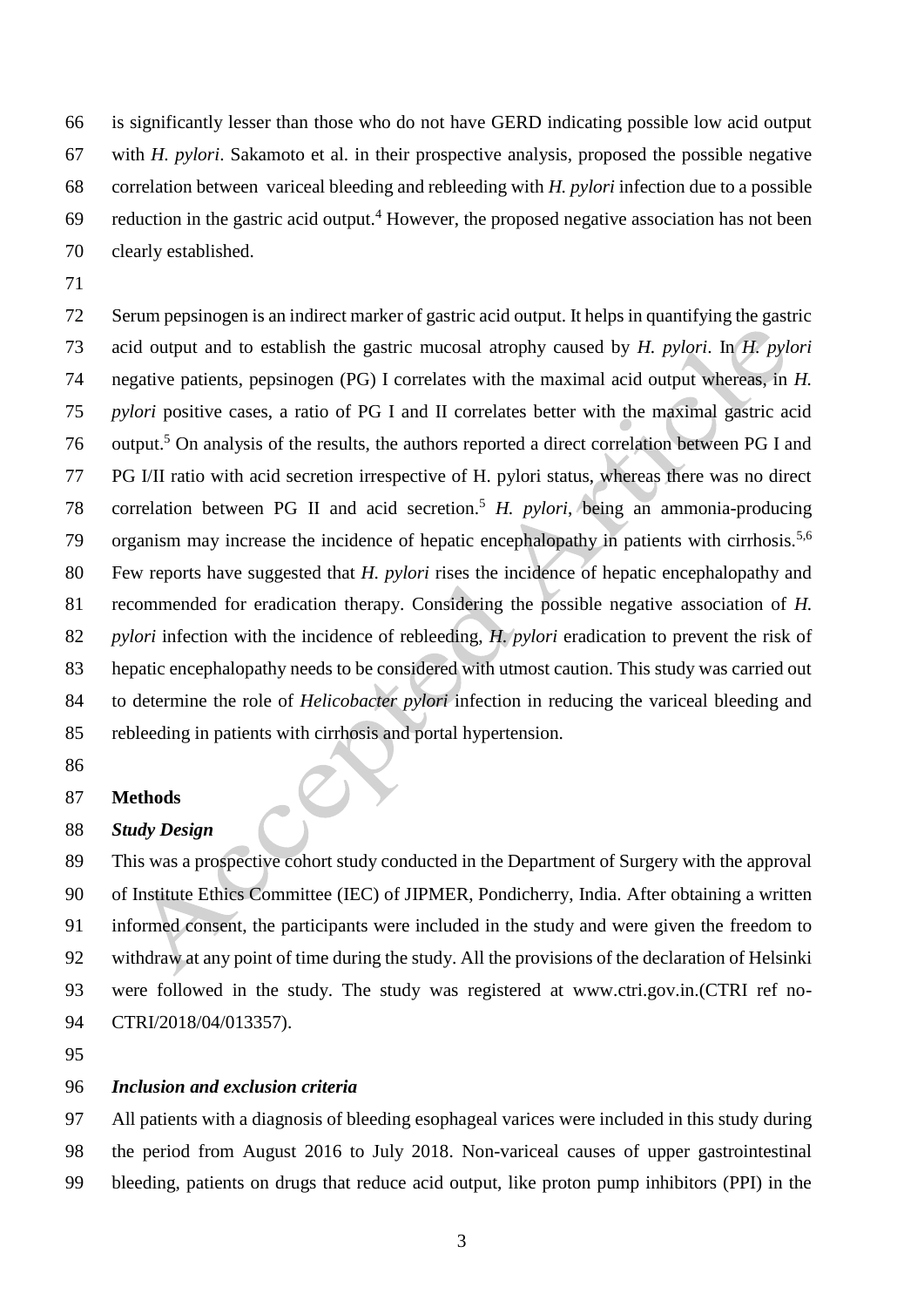past 6 weeks, patients who have received *H. pylori* eradication in the past three months were excluded from the study.

## *Study Procedure*

 Cirrhosis and portal hypertension was diagnosed using ultrasonography and UGIE respectively. Liver cirrhosis was diagnosed by the presence of altered liver echoes on 106 ultrasonography.<sup>7</sup> Presence of esophageal or gastric varices was taken as an indicator of portal hypertension. During the endoscopy, biopsies were taken from the stomach at four different 108 sites for *H. pylori* diagnosis i.e., two from the antrum and two from the corpus.<sup>8</sup> One biopsy each from corpus and antrum were used for rapid urease testing (RUT) for *H. pylori*, which was done with a solution prepared and standardized in our institute. One more biopsy from corpus and antrum was sent for histopathological examination of *H. pylori* using Giemsa stain. If fresh or altered blood was found in the stomach, biopsies were taken during subsequent follow-up endoscopy as the presence of blood in the stomach is known to affect the results of *H. pylori* testing.<sup>9,10</sup> Patients were considered positive for *H. pylori* infection if any one of the urease or histopathology was positive or both were positive. Patients were considered negative for *H. pylori* only if both the tests were negative. Endoscopic variceal band ligation (EVL) or sclerotherapy were done as per the standard protocol. About 5 ml of blood sample was collected from the patients in fasting state by venepuncture and the serum was separated by 119 centrifugation. The samples were labelled and stored at  $-20^0$ C. The samples were analyzed for 120 serum pepsinogen I and  $II<sup>11</sup>$  levels using separate ELISA kits for each of the subtypes (Ray Biotech, Inc. USA). Bleeding/rebleeding was defined as either hematemesis/melena or both.<sup>4</sup> Hepatic encephalopathy was diagnosed based on presence of clinical symptoms including loss of orientation to time and place, agitation, the presence of asterixis, stupor or coma and these features improving with standard treatment for hepatic encephalopathy and the absence of any 125 other cause of neurological impairment from history and also during follow-up.<sup>12</sup> Portal hypertensive gastropathy (PHG) was defined as changes in the mucosa of the stomach in 127 patients with portal hypertension.<sup>13</sup> The changes were friability of the gastric mucosa and the presence of ecstatic vessels which had a mosaic pattern in endoscopy. Patients were followed up for bleeding/rebleeding, incidence and development of hepatic encephalopathy at three monthly intervals up to 9 months or till the end of study or patient's death whichever was earlier.

#### *Outcome measures*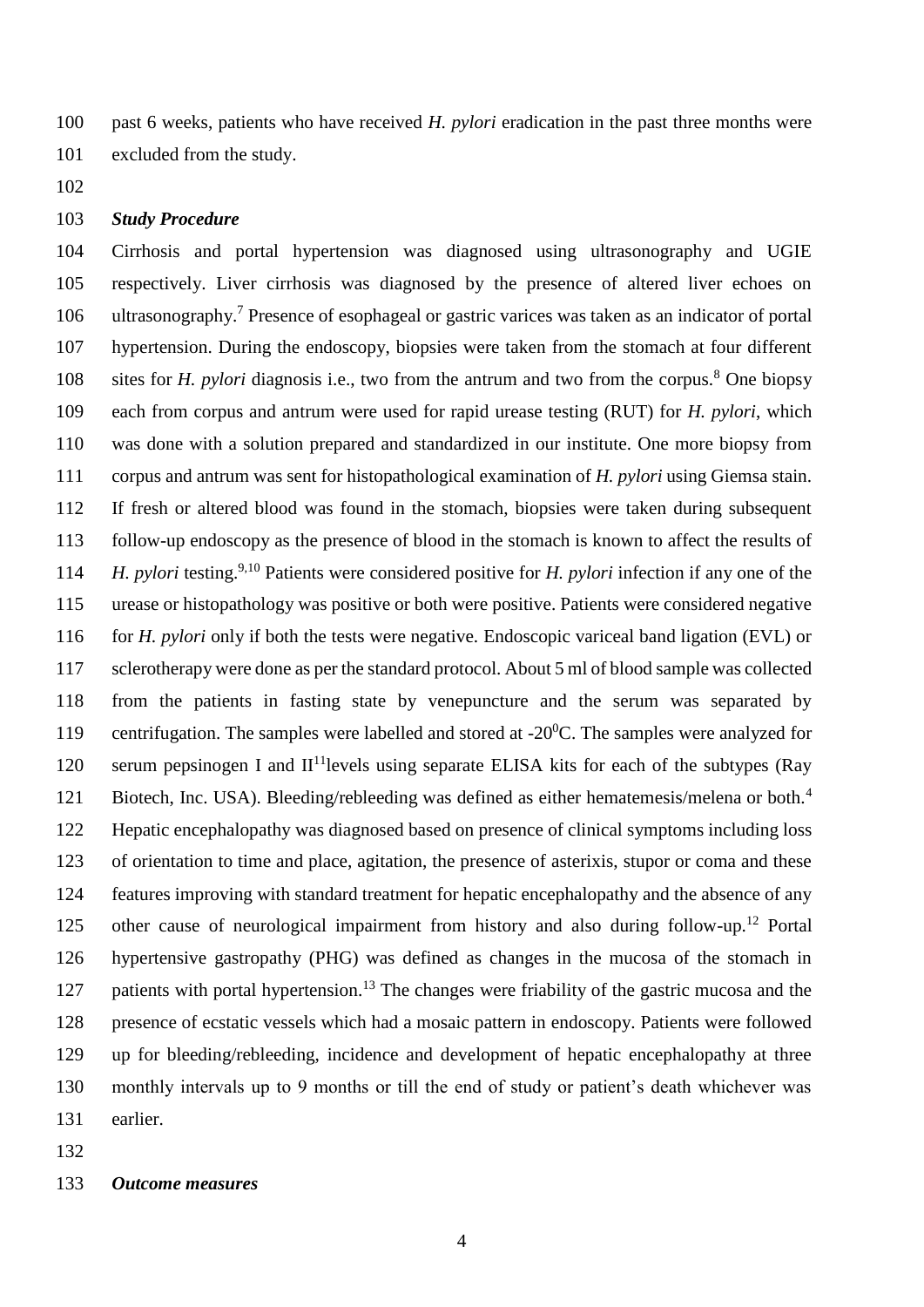- The primary outcome measures was the prevalence of *H. pylori* infection in patients with esophageal/gastric/gastroesophageal varices due to liver cirrhosis with portal hypertension and the correlation of *H. pylori* infection with the incidence of bleeding/ rebleeding from varices and with encephalopathy. The secondary outcome measures included correlation of the site of bleeding with *H. pylori* infection and to determine the association of PG I and PG II and PG I
- /PG II ratio with variceal bleeding and *H. pylori* infection.
- 

# *Data collection and Statistical Analysis*

 Data regarding various demographic and clinicopathologic variables were recorded at the time of enrolment which included age, gender, ultrasonography of abdomen, findings at upper GI endoscopy, grade of varices, site of varices and Child-Pugh's score at presentation. Considering the prevalence of *H. pylori* infection in variceal bleeding patients ranging from 34.9% to  $52\%$ , <sup>4,13,14</sup> with the alpha error of 5% and power of the study to be 80%, the sample size was 147 calculated to be 150. Considering a 10% drop out rate, the sample size of 165 was taken for the study. The sample size was calculated using OPENEPI® software for Windows 8.

 Statistical analysis was done using SPSS 19.0 software for windows. Numerical data such as serum pepsinogen levels and pepsinogen ratios were expressed in the form of Median [Interquartile range (IQR)] and categorical data such as gender, aetiology of cirrhosis, location of bleeding varices, portal gastropathy and Child-Pugh's class were expressed in the form of proportions. Numerical data were analysed using the Mann-Whitney U test or Kruskal-Wallis test and categorical data were analysed using Chi-square test or Fisher's exact test. A *p* value of less than 0.05 was considered statistically significant.

#### **Results**

 This study was conducted from August 2016 to July 2018. A total of 190 patients were assessed for eligibility and among those patients, 159 patients as per inclusion criteria were included in the study. In the present study, total number of males and females was 127 and 32 respectively. 124 out of 159 patients (77.9%) had alcohol-related liver disease. 8 out of 159 patients had HBV-related liver disease and only one patient had HCV-related liver disease. The aetiology of cirrhosis in 26 patients (16.35%) was not known (idiopathic). Thirty patients were lost to follow up. Eleven patients died during the course of the study. The median follow-up period was 9 months. 7 patients with varices had neither bled at presentation nor did bleed in the follow-up period. Therefore, the analysis was carried out with 152 patients. On univariate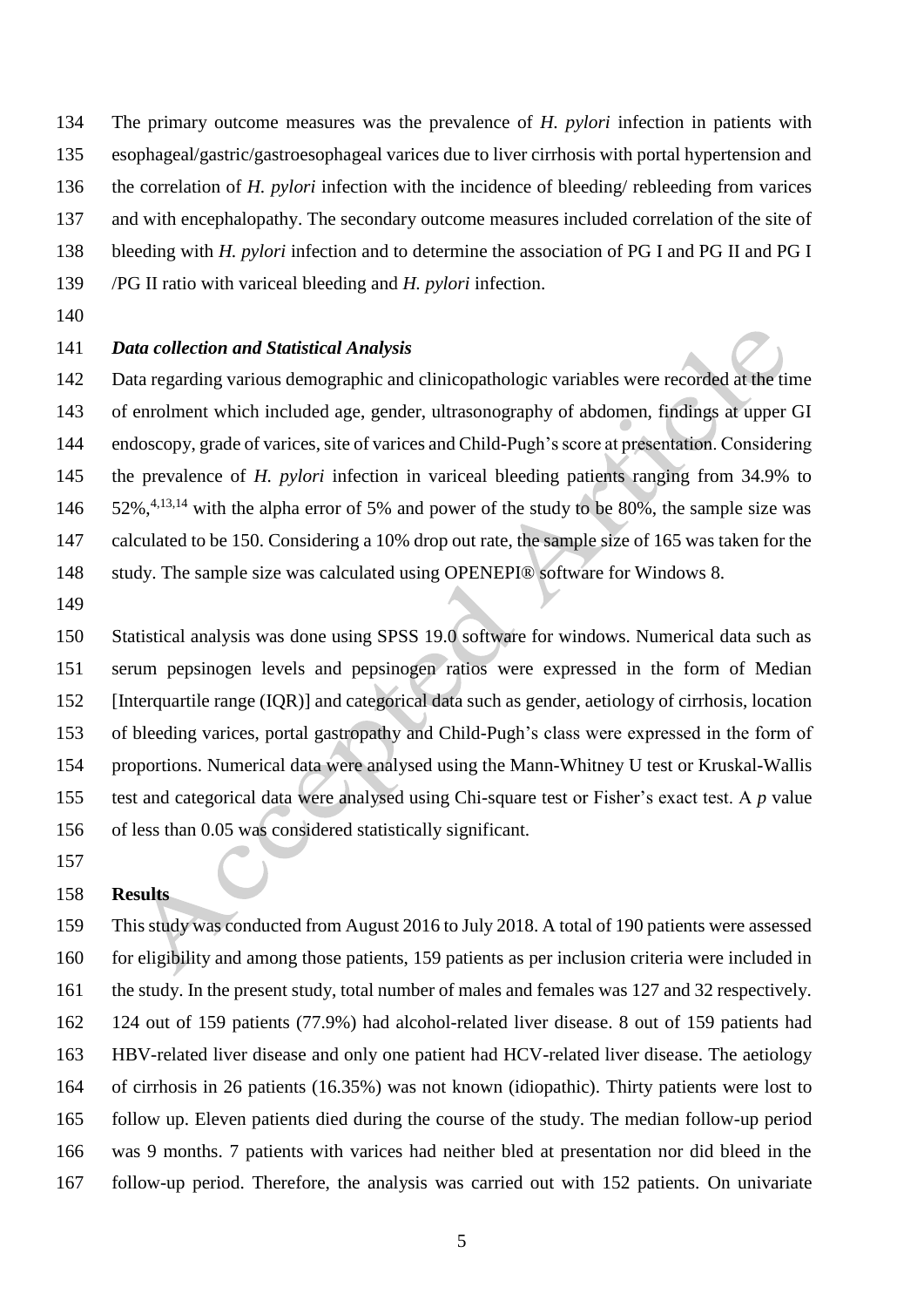analysis, male gender (RR=1.86; p=0.045), gastric varices (RR=1.61; p=0.045), *H. pylori*  negative status (RR=1.75; p=0.009) and Child-Pugh's class B and C (p=0.001) were significantly associated with rebleeding episodes (Table 1). The prevalence of *H. pylori*  infection among cirrhotic with portal hypertension was found to be 49.05%. In the present study, patients with *H. pylori* infection were found to have lesser rebleeding episodes than those 173 patients without it [Adjusted Risk (AR) =  $0.682$ ; p= $0.046$ ; CI =  $0.47 - 0.99$ ](Table 2). 7 out of 11 patients who had encephalopathy were *H. pylori* infected [Relative risk (RR) =1.83], however, this difference was not statistically significant (p=0.363).The site of variceal bleeding in patients were independent of *H. pylori* status (Table 3). Among patients negative for *H. pylori* infection, rebleeding was significantly associated with higher levels of PG I (30.7 vs 14.4; p<0.001). Among patients positive for *H. pylori* infection, rebleeding was associated with a higher ratio of PG I/II (2.9 vs. 1.3; p=0.023)[Figure 1].

 Patients belonging to Child-Pugh's class B (Adjusted Risk=6.4; p=0.001; CI=2.13-19.43) and Child-Pugh's class C [Adjusted Risk=4.8; p=0.008; CI=1.52-15.25] had higher rebleeding episodes compared to patients in Child-Pugh's class A.

#### **Discussion**

 The presence of *H. pylori* came into interest because a few researchers have postulated that mucosal inflammation resulting from *H. pylori* infection might weaken the mucosa and may trigger bleeding from varices whereas a few others have suggested that by causing atrophic gastritis and reducing acid output from the stomach, it might reduce variceal bleeding 190 episodes. $4,5$ 

 The prevalence of *H. pylori* infection among cirrhotic with portal hypertension in the present study was 49.05%. Many studies have been published on the prevalence of *H. pylori* infection 194 and its association with cirrhosis and portal hypertension with conflicting results. <sup>15-18</sup> Whereas a few studies have found that *H. pylori* infection is more prevalent among cirrhotic when compared to the general population, some have found no difference. Previous studies have 197 shown the prevalence of *H. pylori* in similar population to be 67%<sup>15</sup> to 83.3%<sup>16</sup> In the present study, it was found that the prevalence of *H. pylori* infection among cirrhotic was lower than the general population. It has been shown in previous studies that viral cirrhotic have a higher 200 prevalence of *H. pylori* than other aetiologies of cirrhosis.<sup>19,20</sup> However, in the present study, 201 the majority of the patients were alcoholic cirrhotic (78%) with associated PHG (52.9%) and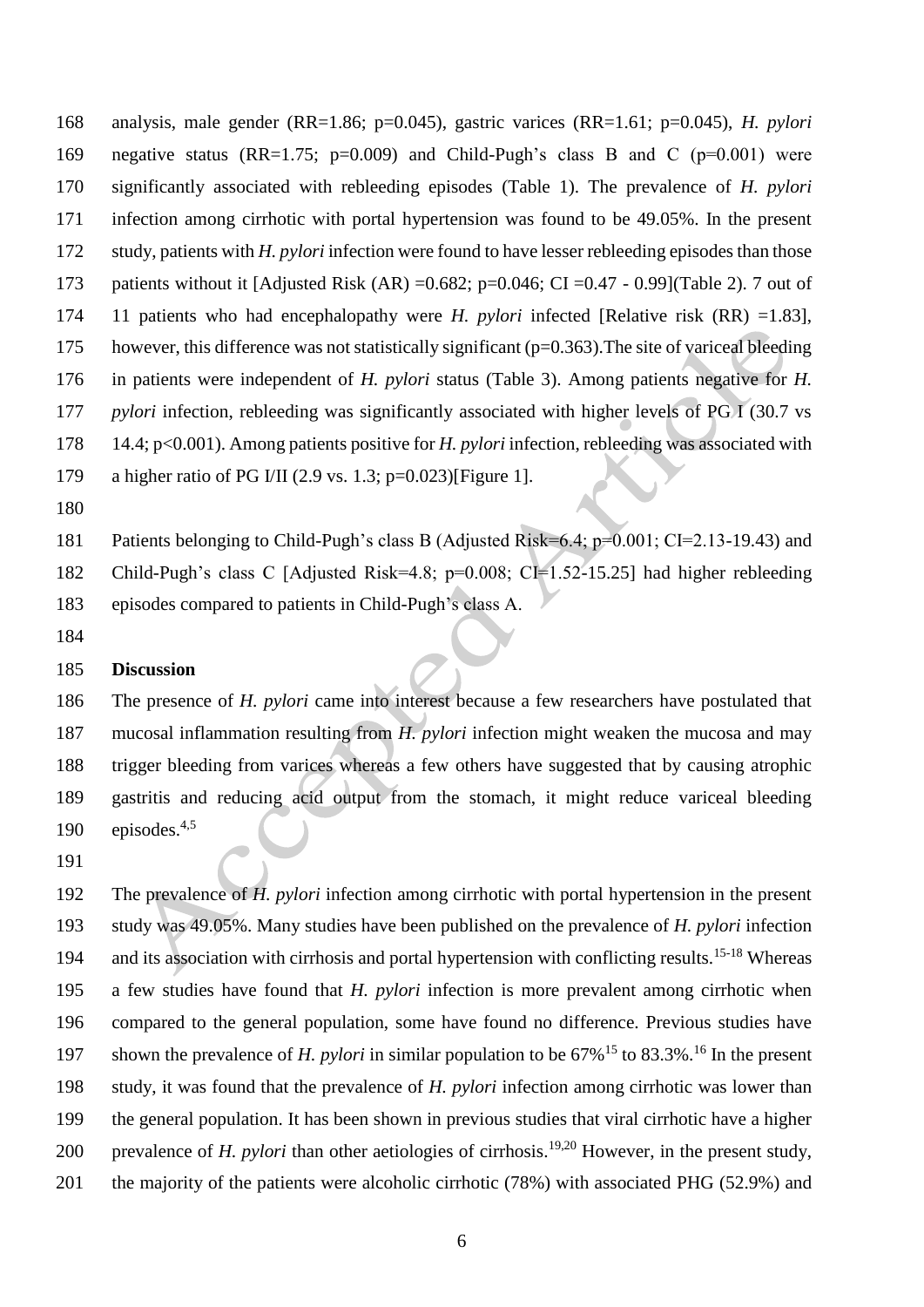hence probably lower prevalence of *H. pylori,* as studies have shown that PHG does not favor *H. pylori* colonization.<sup>13</sup> In the present study patients belonging to Child-Pugh's class B and Child-Pugh's class C had higher rebleeding episodes in comparison to Child-Pugh's class A, as expected and this can act as an confounding factor when correlating with *H. pylori.* However, multivariate analysis showed *H. pylori* infection as a protective factors.

 In the present study, *H. pylori* infected patients were found to have lesser rebleeding episodes 209 than those patients without it  $[AR=0.682; p=0.046; CI=0.47 - 0.99]$ . This supports the theory that *H. pylori* infection when present leads to gastritis and reduces acid output which is protective against variceal bleeding. Sakamoto et al. in their cross-sectional study found that patients with *H. pylori* infection had a significantly lower risk of bleeding from varices as 213 compared to patients without *H. pylori* infection [OR=0.475; p=0.019]<sup>4</sup> It is thought that gastric acid is responsible for variceal rupture and bleeding. In the present study, among *H. pylori*  positive individuals in whom PG I/II ratio correlates closely with gastric acid output, it was found that the median of PG I/II ratio was significantly higher among patients with rebleeding than those without it (2.9 vs 1.3; p=0.023). Among *H. pylori* negative individuals in whom PG I correlates closely with gastric acid output, we found that the median of PG I was significantly 219 higher among patients with rebleeding than those without it (30.7 vs 14.4; p<0.001). This shows that both in the presence or absence of *H. pylori* infection, patients with rebleeding episodes had higher pepsinogen levels probably reflecting more gastric acid output compared 222 to those who had no rebleeding.

 The site of variceal bleeding were almost similar among patients positive or negative for *H. pylori* infection. Though gastric acid reflux into the lower oesophagus is a physiological phenomenon, in case of cirrhotic, it is postulated that this refluxed gastric acid causes breaks in the epithelium covering the esophageal varices causing variceal rupture and triggering a bout of hematemesis. *H. pylori* by causing chronic atrophic gastritis and reducing gastric acid output, in turn, reduces gastric acid reflux into the lower oesophagus and hence is protective against variceal rupture. This is supported by few studies which have shown that long-term PPI therapy in patients with liver cirrhosis can reduce variceal bleeding rates probably due to the 232 same mechanism.<sup>21</sup>

 We found no difference in the risk of development of hepatic encephalopathy among those with or without *H. pylori* infection. The prevalence of hepatic encephalopathy in the present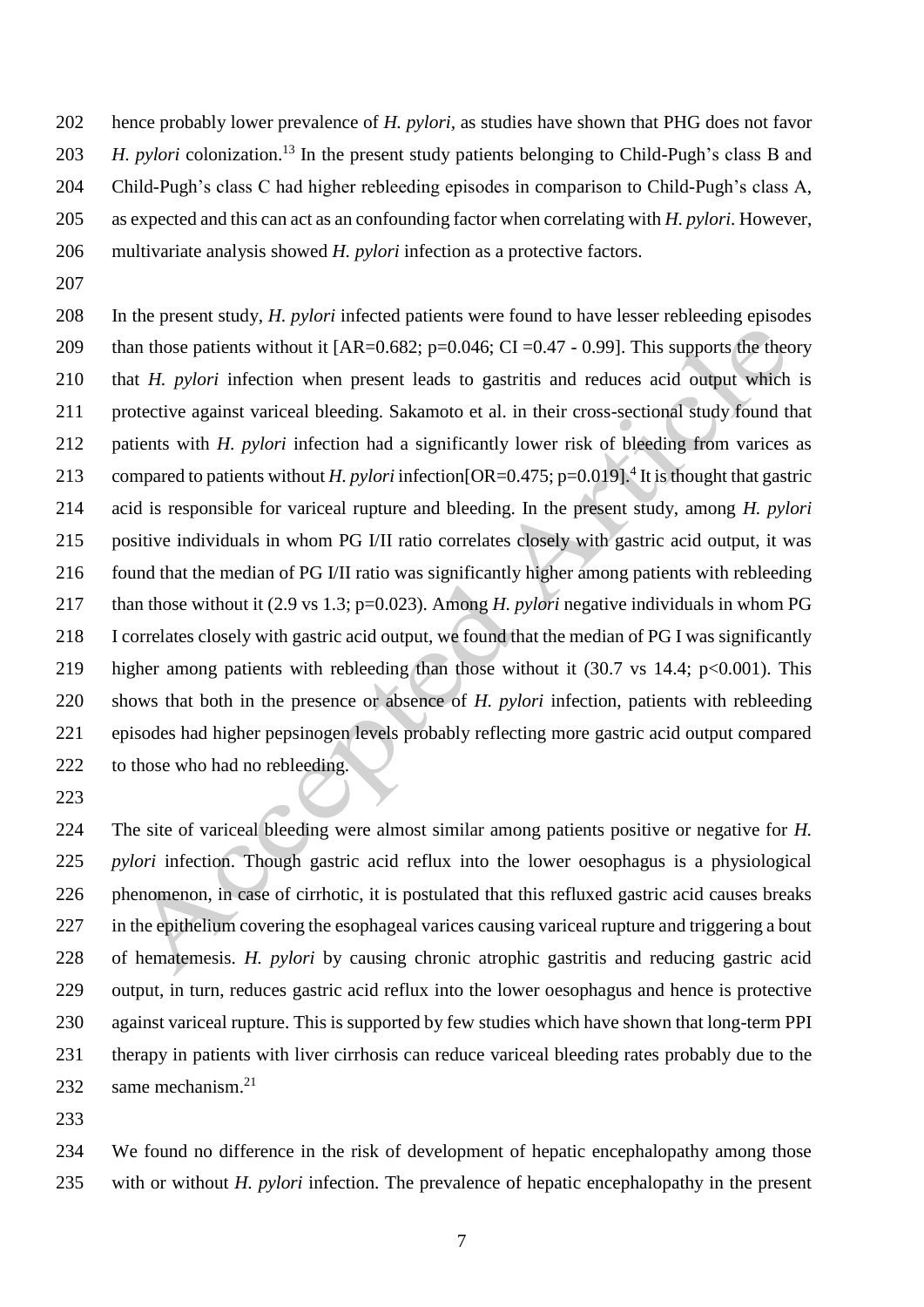study was relatively low. The total number of patients who had hepatic encephalopathy in the present study was 11(6.9%). On comparing, hepatic encephalopathy against *H. pylori* infection, 7 patients who were *H. pylori* positive had hepatic encephalopathy against 4 patients who were *H. pylori* negative. However, this difference was not statistically significant. Calvet et al. conducted a prospective study and found that *H. pylori* was not independently associated with 241 the development of hepatic encephalopathy.<sup>12</sup> Results of the present study were in concordance with this study probably because patients with only overt hepatic encephalopathy were included in this study, similar to the present study. A systematic review of 20 studies was conducted in China to determine the association between the risk of hepatic encephalopathy 245 with that of *H. pylori* infection.<sup>22</sup> They found that the prevalence of *H. pylori* infection was 246 higher in patients with hepatic encephalopathy than those without it.<sup>22</sup> Considering the low prevalence of hepatic encephalopathy in the present study, the effect of *H. pylori* could have been masked by the lower prevalence of hepatic encephalopathy.

 The strengths of the study are that it is one of the very few studies on the association of *H. pylori* infection with variceal bleeding and the only prospective study evaluating the association of *H. pylori* infection on variceal rebleeding. Limitations are that we included only patients with overt hepatic encephalopathy leaving those with minimal hepatic encephalopathy and subclinical hepatic encephalopathy which could have resulted in underdiagnosis of hepatic encephalopathy in the study patients. The present study showed that *H. pylori* has an inverse relationship with rebleeding episodes from esophagogastric varices in patients of cirrhosis with portal hypertension and hence, eradication of *H. pylori* may not be recommended routinely.

#### **Conclusion**

 In this prospective analytical study, it was found that the rebleeding episodes were significantly lesser among those who had *H. pylori* infection than those without it. Esophageal varices compared to gastric varices were found to have a significantly lesser risk of rebleeding. Location of bleeding varices was not found to be significantly different between patients positive or negative for *H. pylori* infection. Patients belonging to Child-Pugh's class B and C and those with grade 3/4 varices had a higher rebleeding episodes. Irrespective of *H. pylori*  infection status, patients with rebleeding had higher level of pepsinogen indicating high gastric acid output and there was no difference in the level of serum pepsinogen between patients positive or negative *H. pylori* infection. The present study did not find an association between *H. pylori* infection and encephalopathy. *H. pylori* infected patients were found to have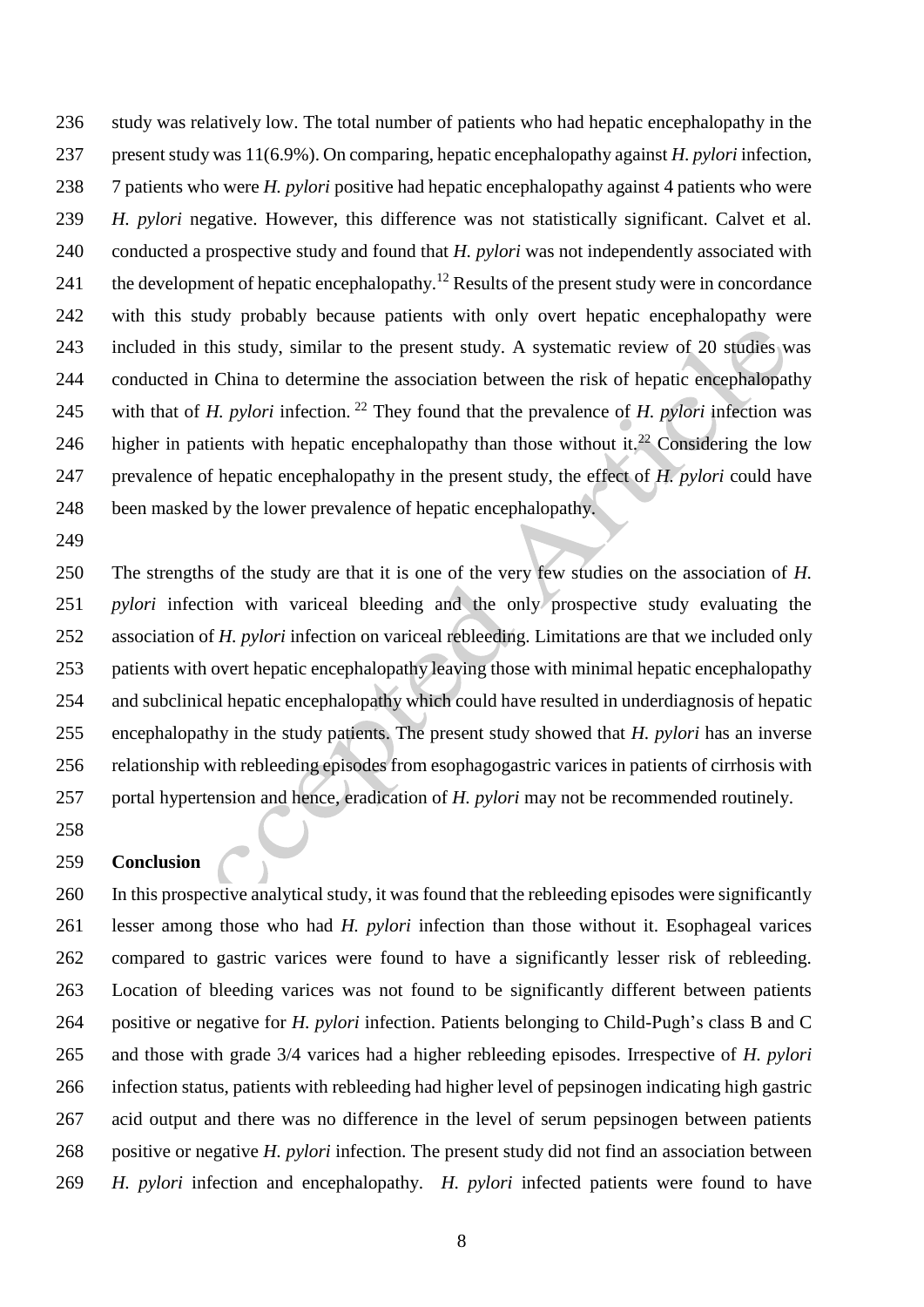- significantly lesser rebleeding episodes with no significant increase in the incidence of
- encephalopathy. Hence, routine *H. pylori* eradication may not be recommended for all patients
- with cirrhosis with portal hypertension as the present study showed *H. pylori* was protective
- against variceal bleeding episodes and eradication of *H. pylori* might precipitate variceal
- bleeding episodes and can only be considered for symptomatic *H. pylori* infection.
- 

# **Acknowledgement**

- The authors would like to acknowledge the assistance of Dr. Prem Kumar, Junior Resident, Department of Preventive and Social Medicine, Jawaharlal Institute of Postgraduate Medical
- Education and Research, Pondicherry, India for statistical analysis.
- 

# **Authors' Contribution**

- SS and VK conceptualized and designed the study. SV was responsible for the data collection. SV and VB were responsible for the investigation in the study. BG, EA, SM and VK contributed to the validation in the study. SM designed the methodology in the study. SV, BG, EA, VK and TM were involved in data analysis and interpretation. SS, VK, VB and TM supervised the work. SV drafted the initial manuscript. SS, BG, EA, SM, VK, VB and TM were involved in drafting and revising the manuscript. All authors approved the final version of the manuscript.
- 

#### **Conflicts of Interest**

- The authors declare no conflicts of interest.
- 

#### **Funding**

- The study was funded by the intramural research grant by the institute, Jawaharlal Institute of Postgraduate Medical Education and Research.
- 

#### **References**

- 1. Linz B, Balloux F, Moodley Y, Manica A, Liu H, Roumagnac P, et al. An African origin for the intimate association between humans and Helicobacter pylori. *Nature.*  2007;445:915–8. doi: 10.1038/nature05562.
- 2. Mitchell HM. The epidemiology of Helicobacter pylori. *Curr Top Microbiol Immunol.*  1999;241:11–30. doi: 10.1007/978-3-642-60013-5\_2.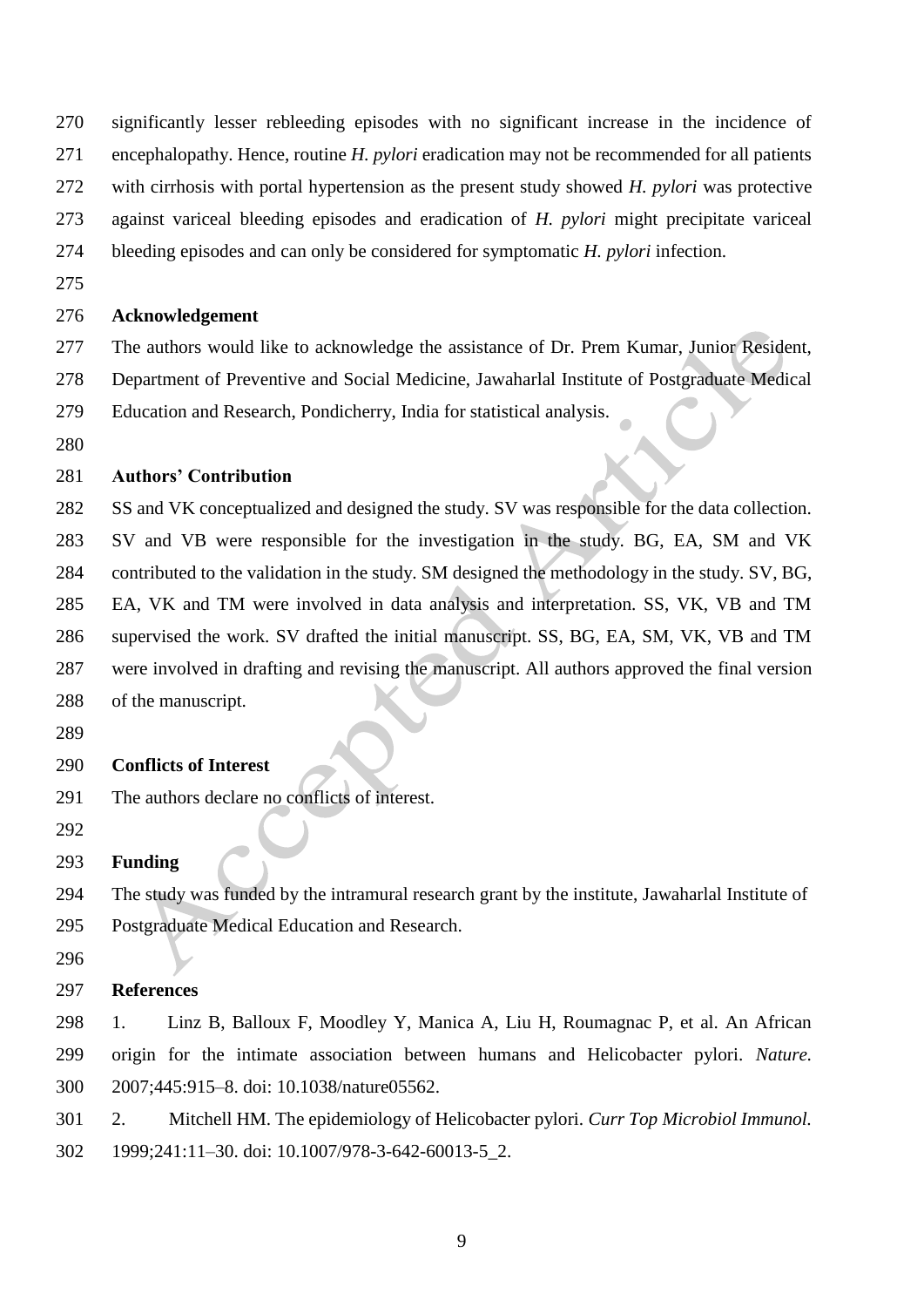3. Roubaud BC, Franceschi F, Salles N, Gasbarrini A. Extragastric diseases and Helicobacter pylori. *Helicobacter.* 2013;18(Suppl 1):44–51. doi: 10.1111/hel.12256.

 4. Sakamoto Y, Oho K, Toyonaga A, Kumamoto M, Haruta T, Inoue H, et al. Effect of Helicobacter pylori infection on esophagogastric variceal bleeding in patients with liver cirrhosis and portal hypertension. *J Gastroenterol Hepatol.* 2013;28:1444–9. doi: 10.1111/jgh.12221.

 5. Iijima K, Sekine H, Koike T, Imatani A, Ohara S, Shimosegawa T. Serum pepsinogen concentrations as a measure of gastric acid secretion in Helicobacter pylori-negative and - positive Japanese subjects. *J Gastroenterol.* 2005;40:938–44.

 6. Demirturk L, Yazgan Y, Zci O, Ozel M, Togrol E, Gultepe M, et al. The effect of Helicobacter pylori eradication on gastric juice and blood ammonia concentrations and on visual evoked potentials in cirrhotics. *Helicobacter.* 2001;6:325–30. doi: 10.1046/j.1083- 4389.2001.00039.x.

 7. Kudo M, Zheng RQ, Kim SR, Okabe Y, Osaki Y, Iijima H, et al. Diagnostic accuracy of imaging for liver cirrhosis compared to histologically proven liver cirrhosis. A multicenter collaborative study. *Intervirology.* 2008;51(Suppl 1):17–26. doi: 10.1159/000122595.

 8. Das R, Sureshkumar S, Sreenath GS, Kate V. Sequential versus concomitant therapy for eradication of Helicobacter Pylori in patients with perforated duodenal ulcer: A randomized trial. *Saudi J Gastroenterol.* 2016;22:309. doi: [10.4103/1319-3767.187605](https://dx.doi.org/10.4103%2F1319-3767.187605)

 9. Laine LA, Nathwani RA, Naritoku W. The effect of GI bleeding on Helicobacter pylori diagnostic testing: a prospective study at the time of bleeding and 1 month later. *Gastrointest Endosc.* 2005;62:853–9. doi: 10.1016/j.gie.2005.09.019.

 10. Mittal S, Trakroo S, Kate V, Jagdish S. Evaluation of the effect of presence of blood in the stomach on endoscopic diagnostic tests for Helicobacter pylori infection. *Indian J Med Microbiol.* 2011;29:379–82.

 11. Samloff IM. Cellular localization of group I pepsinogens in human gastric mucosa by immunofluorescence. *Gastroenterology.* 1971;61:185–8.

 12. Calvet X, Nogueras C, Roqué M, Sanfeliu I. Helicobacter pylori is not a risk factor for hepatic encephalopathy. *Digestive and Liver Disease.* 2001;33:414–9. doi: 10.1016/s1590- 8658(01)80013-x.

 13. Batmanabane V, Kate V, Ananthakrishnan N. Prevalence of Helicobacter pylori in patients with portal hypertensive gastropathy--a study from south India. *Med Sci Monit.*  2004;10:133-136.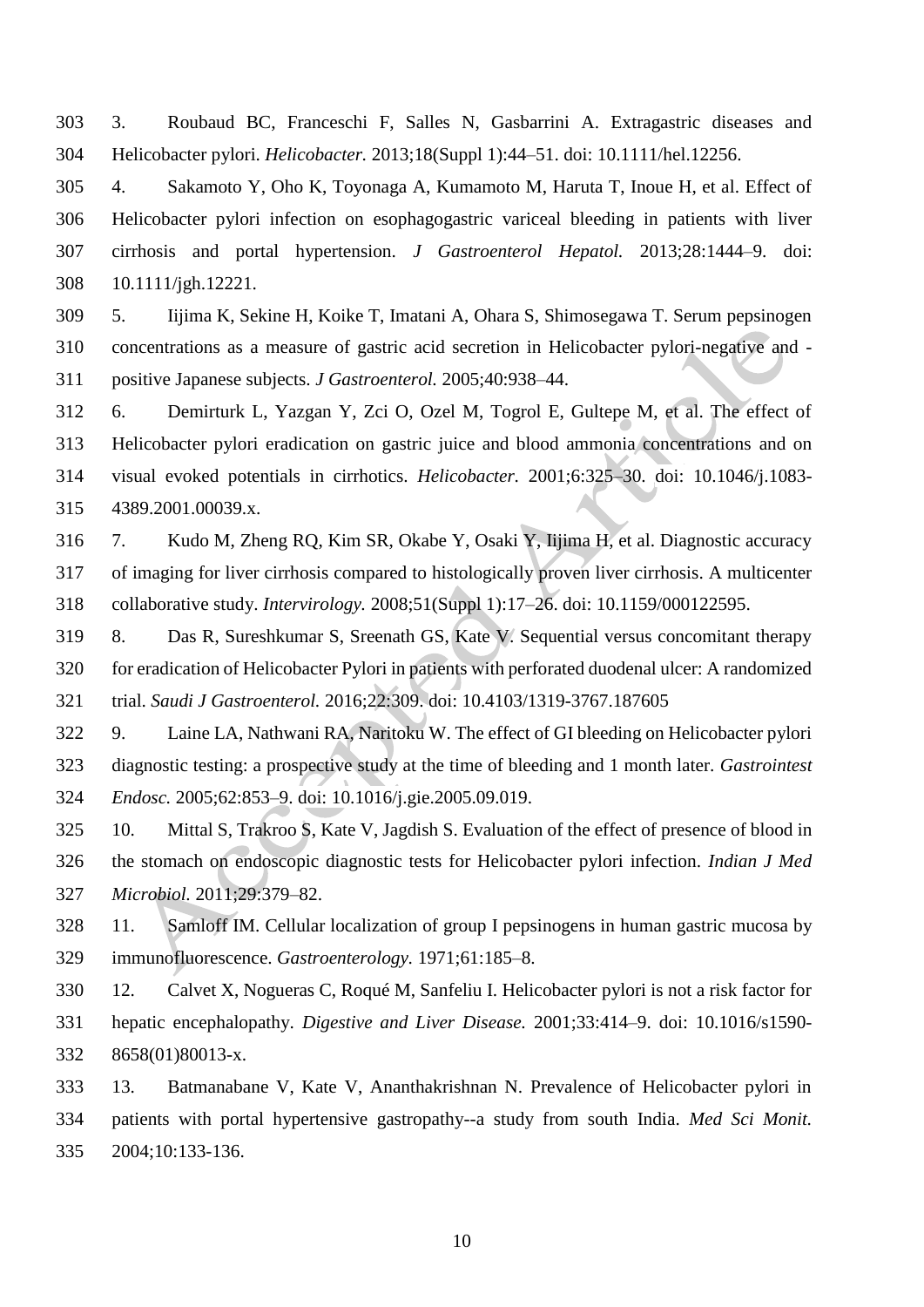- 14. Villalan R, Maroju NK, Kate V, Ananthakrishnan N. Is Helicobacter pylori eradication indicated in cirrhotic patients with peptic ulcer disease? *Trop Gastroenterol.* 2006;27:166–8.
- 15. Kate V, Ananthakrishnan N, Ratnakar C, Badrinath S: Anti-H. pylori IgG seroprevalence rates in asymptomatic children and adults from South India. *Indian J Med Microbiol.* 2001;19:73-8.
- 16. Prasad S, Mathan M, Chandy G, Rajan DP, Venkateswaran S, Ramakrishna BS, et al.
- Prevalence of Helicobacter pylori in southern Indian controls and patients with gastroduodenal
- disease. *J Gastroenterol Hepatol.* 1994;9:501–6.
- 17. Costable NJ, Greenwald DA. Upper Gastrointestinal Bleeding. *Clin Geriatr Med.*
- 2021;37:155-72. doi: 10.1016/j.cger.2020.09.001.
- 18. Elsebaey MA, Tawfik MA, Elshweikh SA, Negm MS, Elnaggar MH, Alghazaly GM,
- Abd-Elsalam S. Impact of helicobacter pylori infection on gastric variceal bleeding among
- patients with liver cirrhosis. *Gastroenterol Res Pract*. 2019;2019. doi:
- [10.1155/2019/6529420.](https://dx.doi.org/10.1155%2F2019%2F6529420)
- 19. Feng H, Zhou X, Zhang G. Association between cirrhosis and Helicobacter pylori infection: a meta-analysis. Eur J Gastroenterol Hepatol. 2014;26:1309–19. doi: 10.1097/MEG.0000000000000220.
- 20. Pogorzelska J, Lapinska M, Kalinowska A, Lapinski TW, Flisiak R. Helicobacter pylori infection among patients with liver cirrhosis. *Eur J Gastroenterol Hepatol.* 2017;29:1161–5. doi: 10.1097/MEG.0000000000000928.
- 21. Nishiki R, Kuwayama H, Suzuki K. Randomized controlled trial of long-term proton pump inhibitor (PPI) in the prevention of esophageal variceal bleeding in cirrhotic patients. *Gastroenterology* 2005; 128 (Suppl 2): A734. doi: 10.1097/MD.0000000000002903.
- 22. Hu BL, Wang HY, Yang GY. Association of Helicobacter pylori infection with hepatic encephalopathy risk: a systematic review. *Clin Res Hepatol Gastroenterol.* 2013;37:619–25. doi: 10.1016/j.clinre.2013.05.004.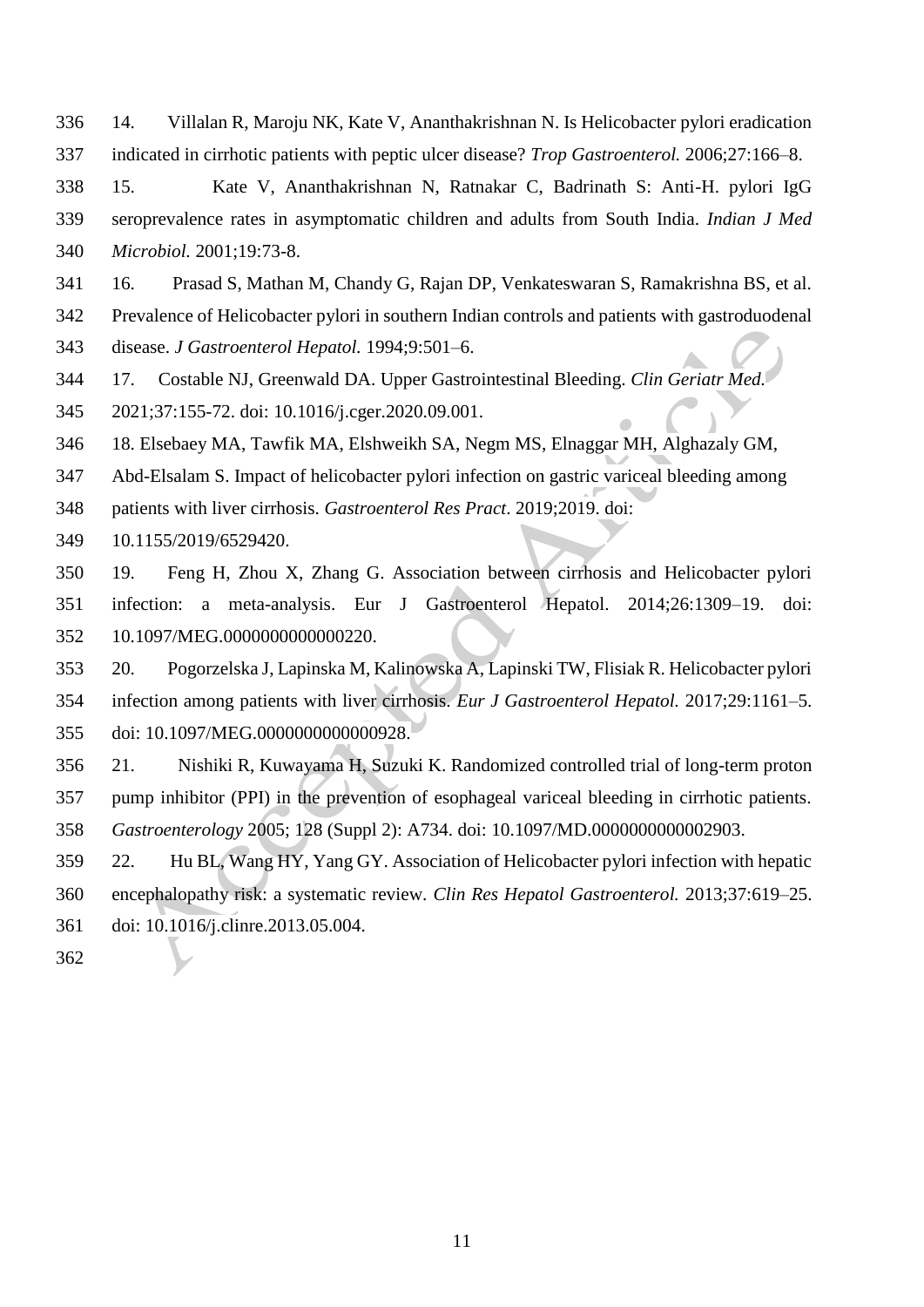| <b>Characteristics</b>           | <b>Total</b> | <b>Rebleed</b>  | N <sub>0</sub>           | <b>Relative</b><br>risk | P       |
|----------------------------------|--------------|-----------------|--------------------------|-------------------------|---------|
|                                  |              | present $(\% )$ | <b>Rebleed</b><br>$($ %) | (CI)                    | value*  |
|                                  |              |                 |                          |                         |         |
| Total (n)                        | 152          | 58(38.1%)       | $94(61.8\%)$             |                         |         |
| <b>Male</b>                      | 121          | $51(42.1\%)$    | 70(57.9%)                | $1.86(0.9-3.7)$         | 0.045   |
| Female                           | 31           | 07(22.6%)       | 24(77.4%)                | Ref                     |         |
| <b>Alcohol-induced cirrhosis</b> | 118          | 50(42.4%)       | 68(57.6%)                | $1.80(0.9-3.4)$         | 0.073   |
| Non-alcohol induced cirrhosis    | 34           | 08(23.5%)       | $26(76.4\%)$             | Ref                     |         |
| <b>Esophageal varices</b>        | 127          | 44(34.6%)       | 83(65.4%)                | Ref                     |         |
| <b>Gastric varices</b>           | 25           | $14(56\%)$      | 11(44%)                  | $1.61(1.1-2.5)$         | 0.045   |
| Grade 1/2 esophageal varices     | 93           | 31(33%)         | 62(66.7%)                | Ref                     |         |
| Grade 3/4 esophageal varices     | 59           | 27(45.8%)       | 32(54.2%)                | $1.38(0.9-2.1)$         | 0.124   |
| No PHG                           | 70           | 28(40%)         | $42(60\%)$               | $1.13(0.6-1.9)$         | 0.892   |
| Mild PHG                         | 48           | 18(37.5%)       | $30(62.5\%)$             | $1.06(0.6-1.9)$         |         |
| <b>Severe PHG</b>                | 34           | $12(35.3\%)$    | 22(64.7%)                | Ref                     |         |
| H.pylori Positive                | 73           | $20(27.4\%)$    | 53(72.6%)                | Ref                     | 0.009   |
| H.pylori Negative                | 79           | $38(48.1\%)$    | $41(51.9\%)$             | $1.75(1.1-2.7)$         |         |
| Child's Class A                  | 43           | 03(7%)          | 40(93%)                  | Ref                     | < 0.001 |
| <b>Child's Class B</b>           | 82           | $42(51.2\%)$    | $40(48.8\%)$             | $7.31(2.4-22.3)$        |         |
| Child's Class C                  | 27           | $13(48.1\%)$    | 14(51.9%)                | $6.87(2.2-22)$          |         |

363 **Table 1: Factors predicting variceal rebleeding on univariate analysis**

# 366 **Table 2: Factors predicting variceal rebleeding on multivariate analysis**

367 Dependent variable: Presence or absence of rebleeding

|                            | <b>Adjusted Risk</b> | P value* | 95% Confidence<br><b>Interval</b> |
|----------------------------|----------------------|----------|-----------------------------------|
| Male gender                | 1.079                | 0.908    | 0.2955-3.9405                     |
| <b>Alcoholic cirrhosis</b> | 1.276                | 0.692    | 0.3812-4.2715                     |
| <b>Esophageal varices</b>  | 0.714                | 0.009    | 0.5550-0.9201                     |
| Grade 3/4 varices          | 1.366                | 0.040    | 1.0146-1.8402                     |
| Positive H.pylori          | 0.682                | 0.046    | 0.4694-0.9926                     |
| Child's class B            | 6.435                | 0.001    | 2.1311-19.4315                    |
| Child's class C            | 4.814                | 0.008    | 1.5195-15.2538                    |

- 368 \*Logistic Regression Analysis
- 369

# 370 **Table 3: Correlation of various factors with** *H.pylori* **infection**

| <b>Characteristics</b>        | <b>Total</b> | H.pylori<br>present | H.pylori<br>absent | P value* |
|-------------------------------|--------------|---------------------|--------------------|----------|
|                               | 159          | 78(49.05%)          | 81(50.95%)         |          |
| Male                          | 127          | $62(48.8\%)$        | $65(51.2\%)$       | 0.905    |
| Female                        | 32           | $16(50\%)$          | $16(50\%)$         |          |
| Alcohol-induced cirrhosis     | 124          | 59(47.6%)           | 65(52.4%)          | 0.62     |
| Non-alcohol induced cirrhosis | 35           | 19(54.2%)           | $16(45.7\%)$       |          |
| Esophageal                    | 133          | $68(51.1\%)$        | 65(48.9%)          | 0.237    |
| Gastric                       | 26           | 10(38.5%)           | 16(61.5%)          |          |
| Grade 1/2 esophageal varices  | 100          | 52(52%)             | 48(48%)            | 0.334    |
| Grade 3/4 esophageal varices  | 59           | $26(44.1\%)$        | 33(55.9%)          |          |
| No PHG                        | 75           | $40(53.3\%)$        | 35(46.7%)          | 0.223    |

<sup>364</sup> \*Chi-Square test. [PHG-Portal Hypertensive Gastropathy]; CI-Confidence Interval.

<sup>365</sup>